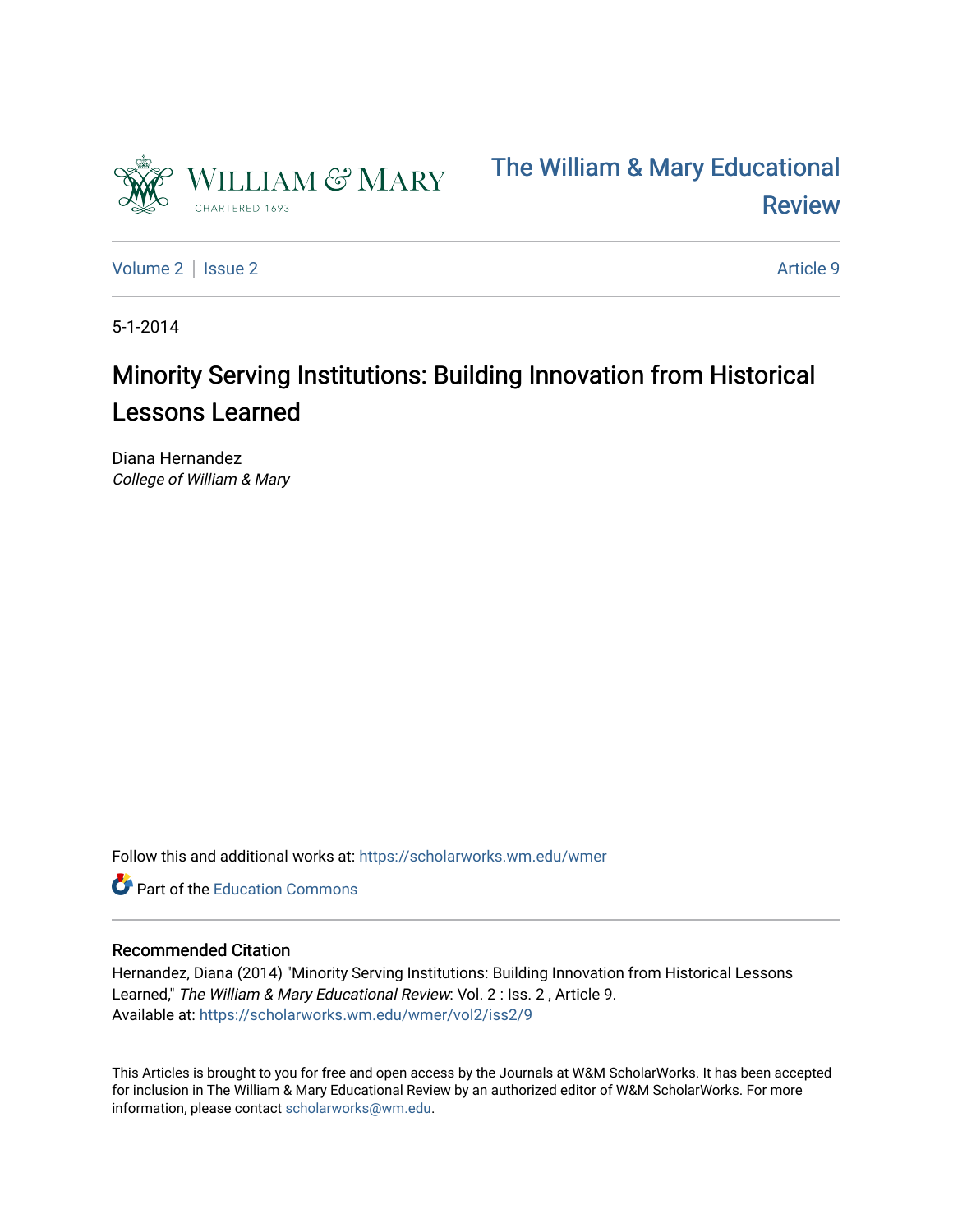# **Minority Serving Institutions: Building Innovation from Historical Lessons Learned**

# **Diana Hernández**

#### **Executive Summary**

Three particular institution types have traditionally comprised Minority Serving Institutions (MSIs): Historically Black Colleges and Universities (HBCUs), Tribal Colleges and Universities (TCUs), and Hispanic Serving Institutions (HSIs). However, in order to meet the growing needs of minority populations, institutional types are expanding and new terminology is being created to appropriately reflect the changing demographics in the United States. Language in federal funding policies has historically created both challenges and opportunities to meet the needs of different MSIs. The creation of future policies and organizational systems to better support MSIs requires continued policy revisions and forward thinking to encourage stronger collaboration to minimize potential funding conflict and optimize cohesion amongst MSIs.

#### **Introduction**

The purpose of this brief is to provide a definition of institutions that comprise what today are known as Minority Serving Institutions (MSIs) and to provide a review of the historical backdrop of federal funding associated with these institutions. An examination of the relationships amongst these institutions reveals the tensions experienced due to the language complexities of federal MSI funding. The organizational structures of the non-profits that represent specific MSIs support individual advocacy efforts of each institutional type. The Alliance for Equity in Higher Education formed in 1999 is a single non-profit that represents a coalition comprised of the three different institutional types for combined advocacy purposes (Merisotis and Goulian, 2004). This brief, however, suggests that building innovation from the historical lessons learned consists of a new organizational design to further strengthen future policy formulation to more equitably benefit all MSIs and the students they serve. Martinez (2008) details the historical funding tensions experienced between MSIs. The value in this proposal is to learn from historical accounts to minimize future funding tensions and to work in a

more collaborate space for current and emerging MSIs.

# **Historical and Emerging Overview of Minority Serving Institutions**

The term Minority Serving Institutions (MSIs) emerged in 1998 to collectively refer to HBCUs, TCUs, and HSIs (Merisotis and Goulian, 2004). While these three institutional types are most commonly known; today, MSIs include emerging institution types, including Asian American and Pacific Islander Serving Institutions (AAPIs) and Alaska Native and Native Hawaiian Serving Institutions (ANNHIs) (Jackson Mercer & Stedman, 2008). Another recently introduced term is Majority-Minority institutions (MMIs). MMIs are "institutions whose undergraduate and graduate enrollment of a single minority or a combination of minorities exceeds 50 percent of the total student enrollment" (Jackson Mercer & Stedman, 2008, p. 29). These institutions are not a federally recognized group, but a new categorization of student data at MSIs.

For purposes of this policy brief, MSIs will only consider HBCUs, TCUs, and HSIs given that they have the most, although limited, available literature associated with federal funding.

#### **Federal Funding for MSIs**

HBCUs are defined as such if they are eligible for federal funding under Title III of the Higher Education Act (HEA). To qualify under Title III, the principle mission of an HBCU must be to educate African Americans and the institution must have been established before 1964. It is important to distinguish that this is an historical designation, similar to TCUs, but different from HSIs because HSIs do not have an historical designation (Jackson Mercer & Stedman, 2008). Federal funding under Title III for HBCUs began in 1867 (Wolanin, 1998).

TCUs are defined as such if they are eligible for federal funding under Title III of the HEA, Section 316. "Section 316 defines TCUs as institutions identified by Section 2 of the Tribally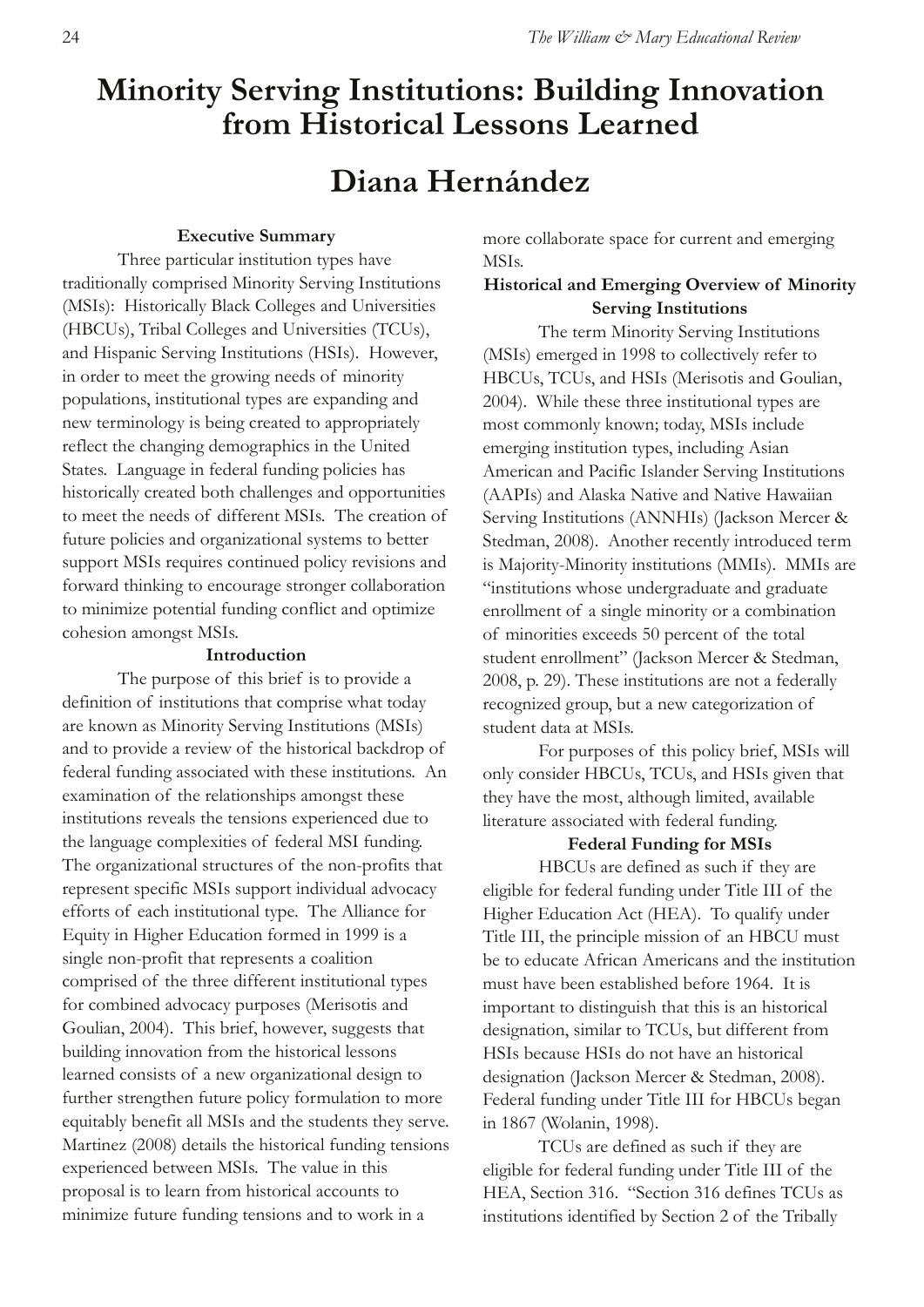Controlled College or University Assistance Act of 1978 (25 U.S.C. 1801) or those that are included in the Equity in Education Land Grant Status Act of 1994 (7 U.S.C. 301)" (Jackson Mercer & Stedman, 2008, p. 30). Federal funding under Title III for TCUs began when Navajo Community College began operation in 1969 (Wolanin, 1998).

HSIs are defined as such if they are eligible for federal funding under Title V of the HEA as public or private, accredited, degree granting, nonprofit colleges and universities with a minimum of 25% full-time equivalent (FTE) total undergraduate Hispanic student enrollment (Laden, 2004). These institutions must "also have 50% or more lowincome students" (Laden, 2001, p. 76). HSIs began receiving federal funding under Title V in 1992 (Wolanin, 1998). "Collectively, HSIs grant 58 percent of subbacculareate certificates, 59 percent of associate degrees and 40 percent of bachelor's degrees conferred to Latino students" (Malcom-Piqueux and Lee, Jr., 2011, p. 1).

## **Relationships Amongst MSIs**

Prior to the 1998 HEA Reauthorization Act, the relationship between HBCUs and HSIs was tenuous at best, "locked in a battle for funding" (Martinez, 2008, p. 269). This battle paralyzed Congress. Unlocking it came by way of The American Council of Education (ACE). ACE served in an intermediary role to help create Title V of the HEA, which is where HSIs obtain their funding today.

It is important to remember that HBCUs like TCUs were founded to serve their specific populations, and federal funding is allocated from Title III. HSIs, on the other hand, are designated solely on meeting the 25% Hispanic enrollment and the 50% poverty rate, and are funded under Title V. While in 1998, this distinction unlocked the battle for funding, the question of funding equity still remains today.

In 1999, after the funding battle, The Alliance for Equity in Higher Education formed among HBCUs, TCUs, and HSIs, "marked an important turning point for minority education" (Merisotis and Goulian, 2004, p. 89). The aim of the Alliance is to advocate for all three MSIs on Capitol Hill and shape policy for these institutions. In addition, each MSI has a non-profit organization that advocates for each institutional type. The National Association for Equal Opportunity

(NAFEO) represents HBCUs, the American Indian Higher Education Council (AIHEC) represents TCUs, and the Hispanic Association for Colleges and Universities (HACU) represents HSIs.

This current organizational structure is best be depicted as:



#### **The Importance of Language**

The language in Title III – "Institutional Aid" versus the language of Title  $V -$ "Developing Institutions" of the HEA exemplifies its importance on policy (Fowler, 2013; Smircrich & Morgan, 1982; Tan, 2009). It is the language stipulated which carries the intent of these policies. This intent differentiates the pockets of funding available for these institutions. It was language spearheaded by ACE that created a funding opportunity for HSIs under Title V, whereas Title III funds TCUs and HBCUs. While language helped soften the funding gridlock, two fundamental questions remained. Is the current language and structure the best to meet student needs considering the demographic shifts at this moment in history and how well can they serve future population changes?

Policy language can also make these institutions vulnerable to administration changes. Let us consider the following examples: 1980 - Executive Order (E.O.) 12232 under President Carter intended to remedy past federal and state discrimination offering support to HBCUs,

1981 - E.O. 12320 under President Reagan revoked President Carter's, but reinstated it to include private sector involvement to strengthen HBCUs, 1989 - E.O. 12677 under President Bush revoked President Reagan's, but also reinstated it with modifications,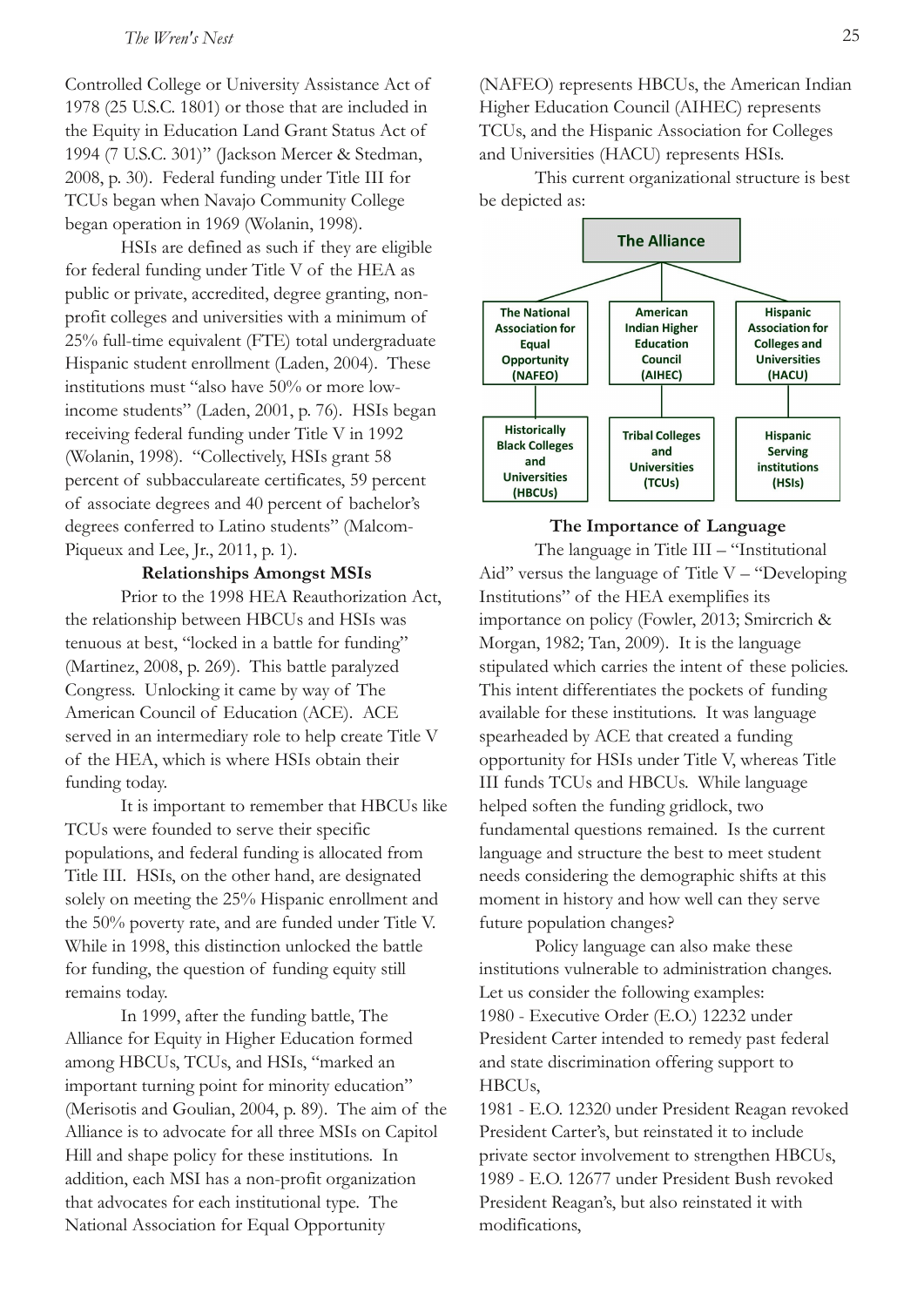1993 - E.O. 12876 under President Clinton revoked President Bush's, and again reinstated it with the intent "to put some teeth into policy compliance" (Wolanin, 1998, p. 23).

### **Conclusion**

Even though HBCUs, TCUs, and HSIs receive more federal funding attention, emerging MSIs include AAPIs and ANNHIs. Developing terminology such as MMIs is innovated to accommodate the "percentage scheme" (Baez, Gasman, & Sotello Viernes Turner, 2005, p. 7) at institutions enrolling certain percentages of single or a combination of minority groups. The historical backdrop and the definitions of the three MSIs discussed provide insight into the funding and relational complexities experienced by these institutions as well as the importance of language. The Alliance and each of the non-profits representing the three MSI institutional types as they currently exist have perhaps been more reactive to the policy funding pressures than proactive. Let us recall that the Alliance was formed out of the funding battle. While the structure of the Alliance may visually represent an example of tight coupling, it is loosely coupled. The three groups are responsive, but they each have their own identity and separateness (Weick, 1976). In addition, how will the Alliance accommodate emerging MSIs? The following recommendation values historical events, considers past tensions, and hopes to optimize collaboration in order to achieve equitable policy funding outcomes for current and future MSIs that will serve an increasing multicultural student population for years to come.

### **Future Recommendations**

This new design focuses on creating a stronger and larger joint policy effort in an attempt to minimize institutional vulnerability to administrative language changes impacting funding. This new organizational design would require an investment of human capital, good faith, and a shift of resources from the current non-profits. As the collaborative efforts ensue, these three separate nonprofits would merge under the Alliance, but would continue to specialize and support each institutional type to include emerging MSIs. The outcome would be to provide intentional focus for each MSI, but each would have access and transparency to other MSI policy issues permitting more frequent and intense lobbying efforts while keeping an active

pulse on policy actors (Fowler, 2013). Figure A represents the new design.



This new design would have a "floating" capability as illustrated in Figures A-C permitting a shift in attention as times and needs required for each MSI. When institutional types experience stability they shift outward giving way for other institutional types having increased needs to move inward (Figure B).



If institutional types share particular aspects such as "percentage scheme" these would move closer to one another and inward and outward as needed (Figure C).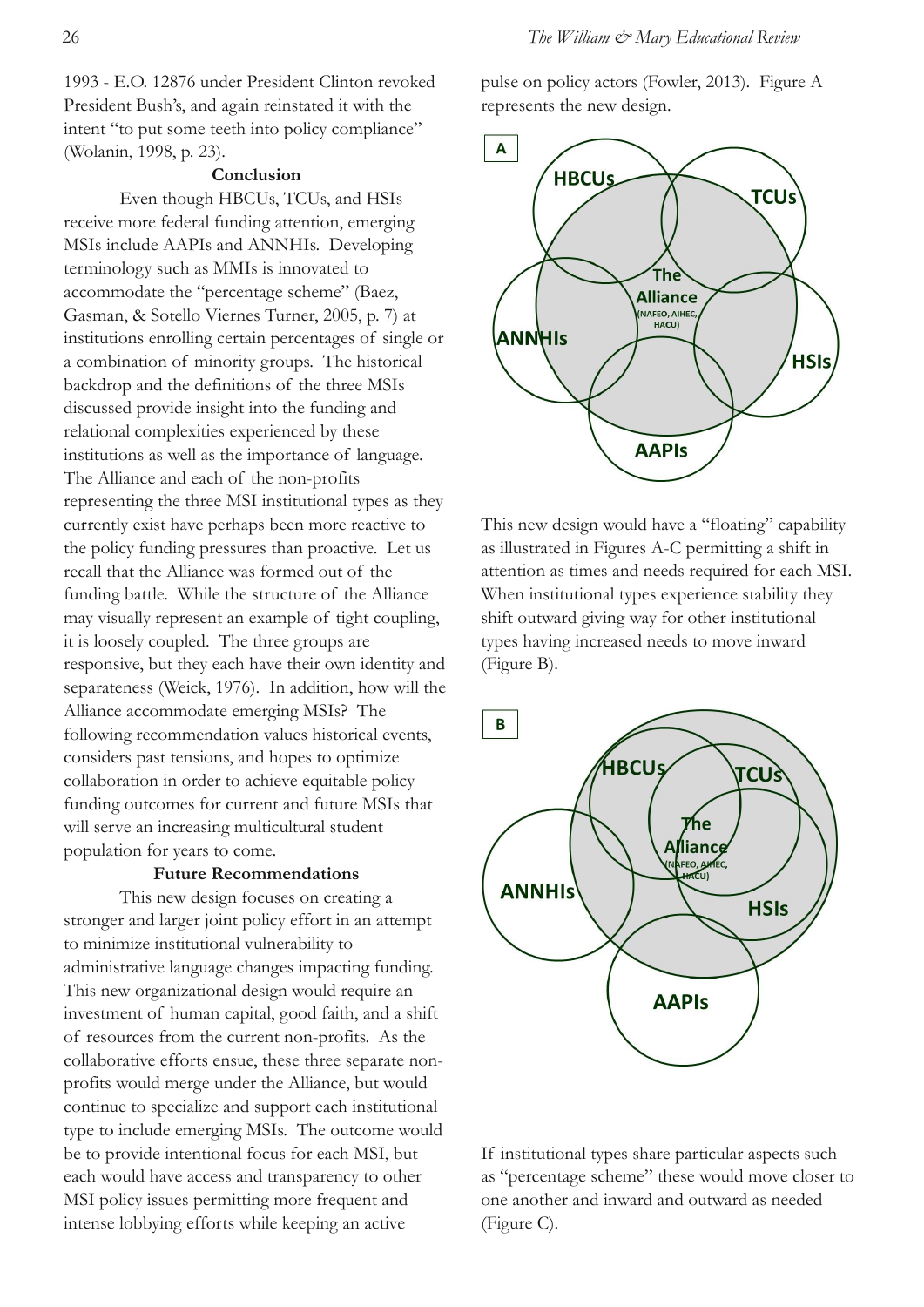

The center of this activity would be the Alliance (highlighted in gray) rather than each non-profit.

In order to balance power relations, the key is in embracing cohesion over division, and adopting a framework to support this type of organization change. McDonnell and Elmore's Policy Instruments (Fowler, 2013) include: 1) mandates, 2) inducements, 3) capacity building, 4) system changing, and 5) persuasion. Detailed consideration for each of these areas is beyond the scope of this brief, but it is offered as a viable consideration. Coupling each of these institution types, their representative non-profit organization, and organizing under one umbrella is no doubt not without challenges. However, the motivation to innovate at a critical moment in educational history to better serve our society's ever change student demographic is perhaps inspirational for the next generation of educational leaders.

History has already demonstrated the outcome of division. While the future is unpredictable, this new model provides the flexibility to adapt to unforeseen changes while supporting the needs of student populations and the institutions that represent them as these changes arise.

The exigent financial times of today call for cohesive collaboration to achieve stronger, more effective outcomes to better serve the increased diverse student populations on college campuses. This new organizational structure, achieved by MSIs coming together to design and execute, shifts the focus from institutional type to student composition within these institutional types. The policy discussion is powered "inhouse" and is inclusive of all MSIs. Issues can be considered from a broader perspective rather than individual non-profit organizational silos currently vying for funding. Together, these MSIs create the outcomes they seek to better serve their student populations. This proposal calls for high collaboration, high trust, good faith, and the belief that together MSIs can create a stronger policy impact, which will translate to higher educational outcomes for all students attending these institutions. While the system as a whole remains loosely coupled, the Alliance becomes more interdependent with each institutional type, aligns efforts and resources, which in turn creates a more tightly coupled system, and benefits all MSIs more cohesively.

#### **References**

- Baez, B., Gasman, M., & Sotello Viernes Turner, C. (2008). On minority-serving institutions. In M. Gasman, B. Baez, & C. Sotello Viernes Turner (Eds.), *Understanding minority-serving institutions* (pp. 3-7). Albany, New York: State University of New York Press, Albany.
- Fowler, F. C. (2013). *Policy studies for educational leaders: An introduction* (4th ed.). Boston, MA: Pearson.
- Jackson Mercer, C., & Stedman, J. B. (2005). Minority-serving institutions. In M. Gasman, B. Baez, & C. Sotello Viernes Turner(Eds.), *Understanding minorityserving institutions* (pp. 28-42). Albany, New York: State University of New York Press, Albany.
- Laden, B. V. (2001). Hispanic-serving institutions: Myths and realities. *Peabody Journal of Education, 76*(1), 73-92. doi: 10.1207/S15327930PJE7601\_05
- Laden, B. V. (2004). Hispanic-serving institutions: What are they? Where are they? *Community College Journal of Research and Practice, 28*, 181–198. doi:10.1080/10668920490256381
- Malcom-Piqueux, L. E., & Lee, J. M., Jr. (2011, October). Hispanic-serving institutions: Contributions and challenges. *College Board*